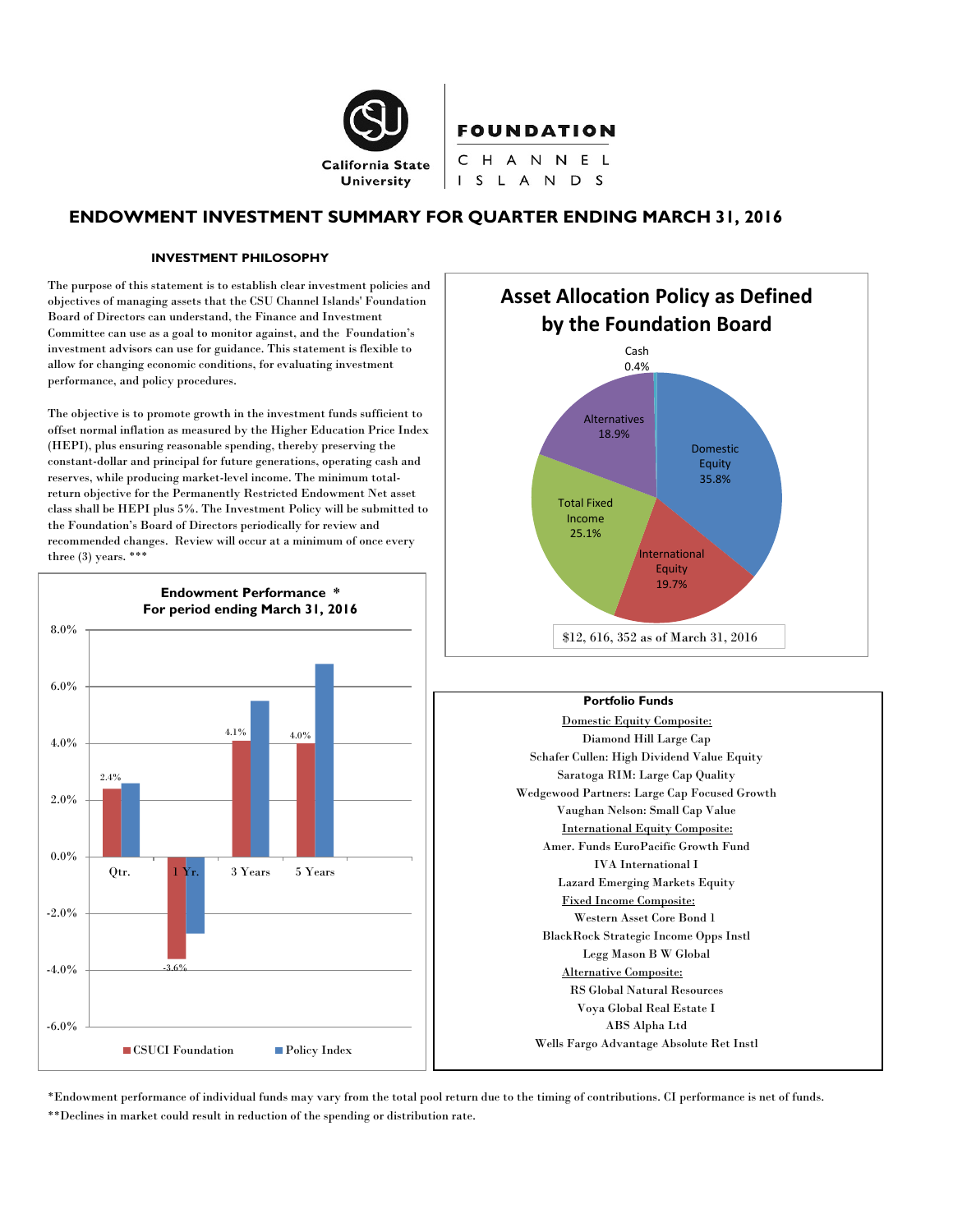

# **ENDOWMENT INVESTMENT SUMMARY FOR QUARTER ENDING March 31, 2015**

### **FINANCE COMMITTEE MEMBERS**

**Douglas McRae, Finance Committee Chair** *Financial Consultant*

**George Leis, Foundation Board Chair, Ex Officio Member** *Regional President, Central Coast Division, Union Bank*

**Larry Hibbler, Member** *Owner, President, Simi Valley Ford*

**Peter Wollons, Member** *President & CEO, Airborne Technologies, Inc.*

**Ysabel Trinidad, Committee Officer** *Vice President for Business & Financial Affairs, CSU Channel Islands*

**Nichole Ipach, Committee Officer** Vice President for University Advancement, CSU Channel Islands

To ensure impartiality, it is the policy of the CI Foundation that no member of the Finance and Investment Committee manage any part of the asset allocation or receive any compensation for advice.

#### **RECENT FINANCE COMMITTEE ACTIONS**

#### **Q1-2016**

During the Committee's February meeting, the Committee discussed the portfolio's energy exposure; overall the exposure is moderate. Rabobank, which has fiduciary responsibility for the Lagomarsino CRAT, sent their representative, who provided investment updates.

Overall, endowment returns are in line with other universities, down by 2.3%, which aligns with the CSU average.

#### **Q4-2015**

The spending rate trend is decreasing nationally, although schools with endowments of less than \$25 million have increased their spending rate, while CI's current rate is at 4%. Discussion continued about the CSU system-wide historical returns. CI returns are average as they relate to the system.

#### **Q3-2015**

It was noted that the current allocation of funds continues to fall within policy range guidelines, however it was suggested that there could be some rebalancing to allocation targets outlined in the Investment Policy. It was recommended that more detail about the University's position on socially responsible investing to be added to this document.

## **Q2-2015**

NACUBO endowment data reflects that the CI portfolio has performed similarly to other institutions of comparable size over time. Asset allocations, too, are within a close range, and reflect those noted in the University's Investment Policy. Returns since the portfolio's inception in 2002 show an overall 6.8% return.